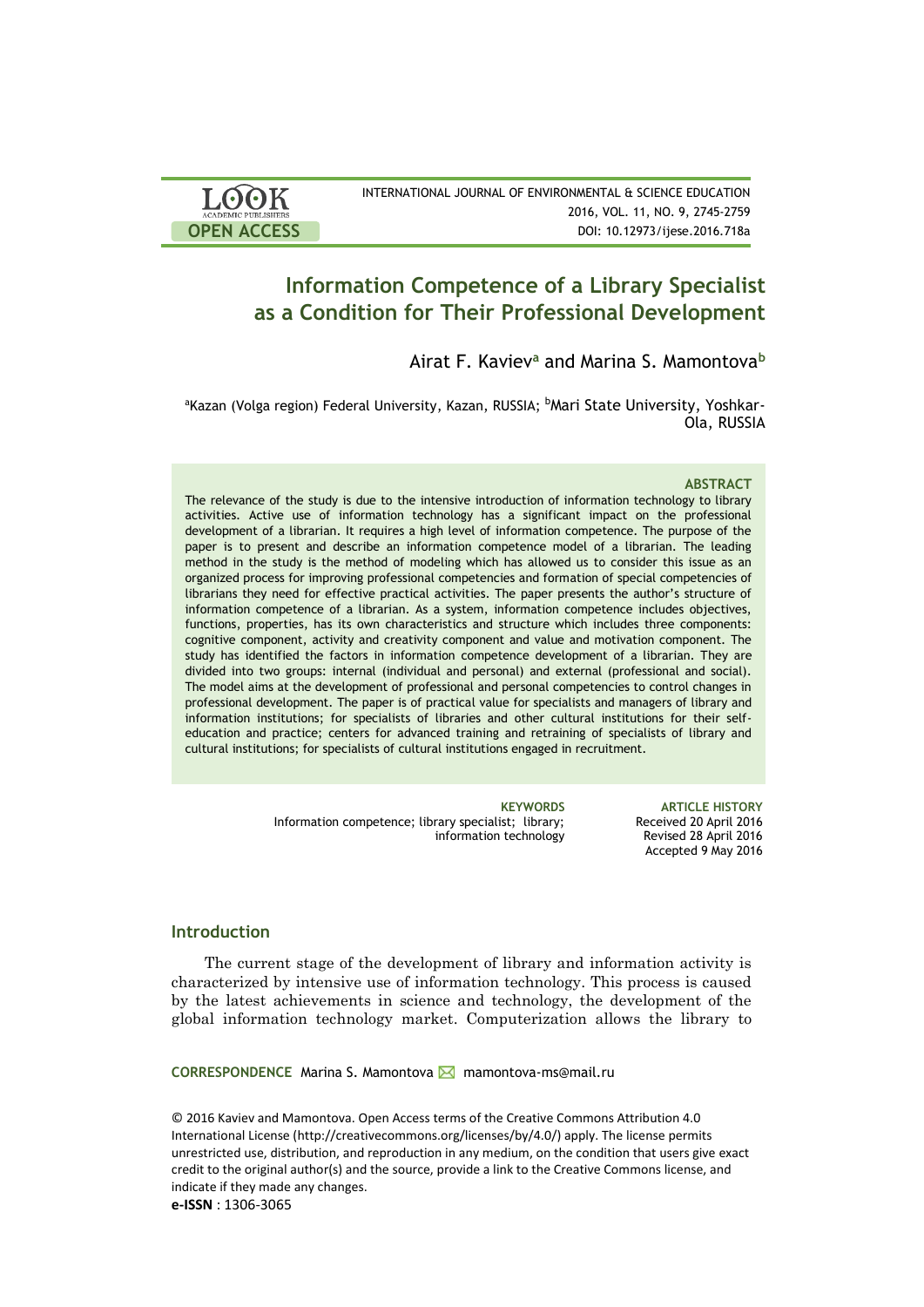carry out its primary function more efficiently - to provide open access to information to all categories of users. It has become the key to the integration of the library into a single global information space.

Active informatization has a significant impact on the professional development of a library specialist. The rapid growth of computer park and the constant demand for electronic library resources cause the necessity for highly qualified professionals who freely and effectively use information technology (Zbarovskaya, 2005).

Mastering information technology skills is becoming the key to the high competitiveness of library specialists, contributes to the development of the librarian profession, allowing them to play an important role in the society of the future. Prospects for libraries to enter the global information space require a deeper understanding of the problems of staff development system and professional development of library specialists. Thus, information competence should be considered as an important resource for professional growth which provides a mobile library staff (Elepov and Kryuchkova, 2009).

The issue of information competence development as a condition for professional development is more relevant for practitioners who do not master the required degree of information competence for various reasons. Formation of competencies that meet the requirements of our time is one of the directions of advanced training of library specialists (Parshukova, 2006).

### *Aim of the Study*

The aim of the study is creation of theoretical and methodological model of information competence of library specialist in the context of his professional development and experimental approbation of it.

#### *Research questions*

The overarching research question of this study was as follows:

Theoretically develop a model of information competence.

In the second experimental stage, testing of the proposed model and diagnostics of levels of information competence development of the librarians have been carried out.

## **Method**

To solve the problem, the following methods were applied: theoretical (literature analysis, synthesis, modeling); empirical (observation, survey, testing, interview); statistical methods (ranking, comparison, scaling, mathematical method).

The bases of the study were: The National Library named after S.G. Chavain; centralized library system of the city of Yoshkar-Ola; centralized library system of Orshanka; centralized library system of Mari-Turek; centralized library system of Kilemary.

Object, subject, structure, boundaries, purpose, objectives, hypothesis, methodology, techniques and conceptual apparatus have been identified in the first search and theoretical stage based on the study of the scientific literature on the issue of the research. The study of scientific literature has allowed us to analyze the state of the research problem in the theory and practice of library science, to identify trends and approaches to its solution in related sciences, to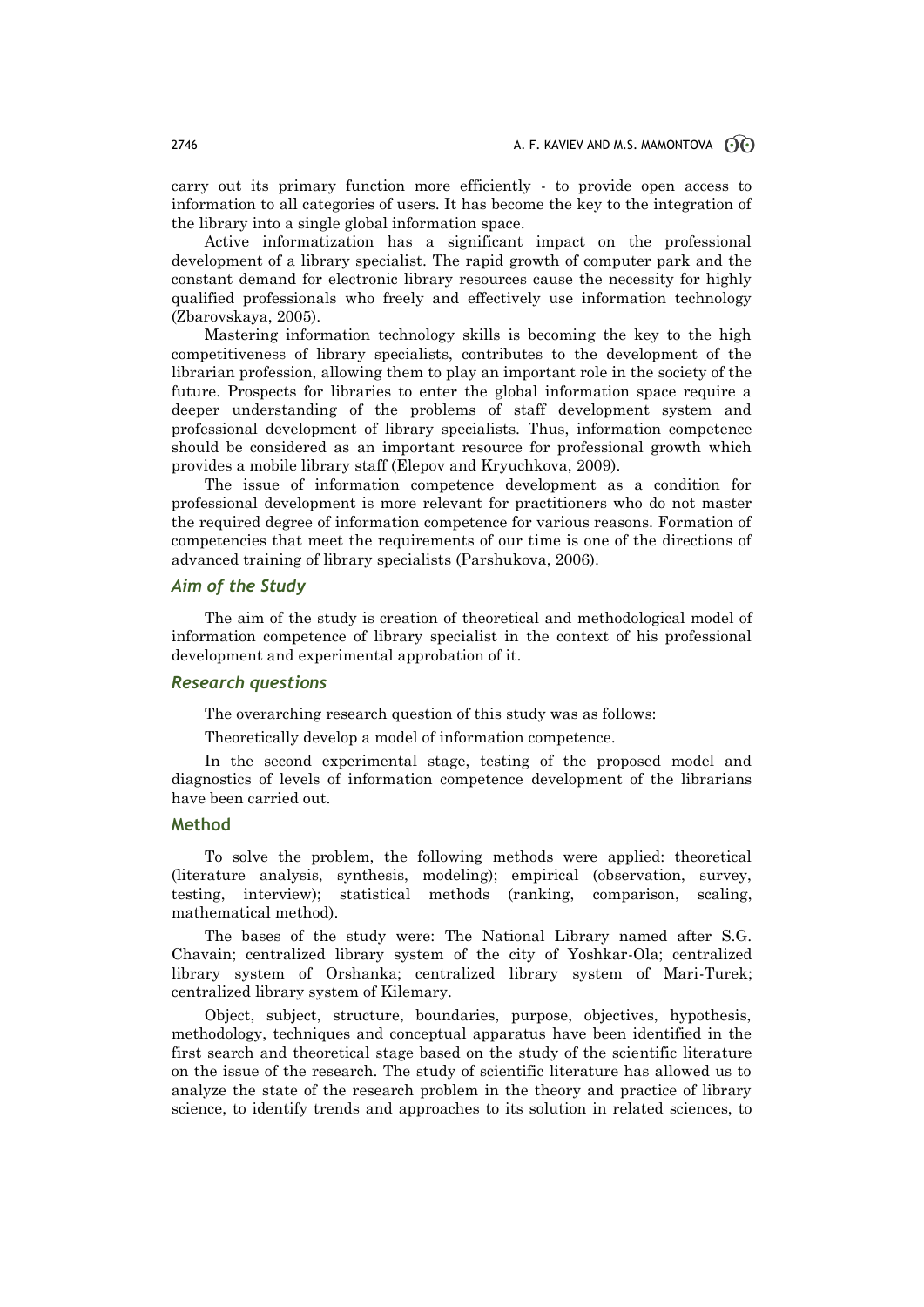develop our own scientific position and theoretically develop a model of information competence.

In the third summarizing stage, analysis and systematization of the research results, refinement and updating of data, statistical processing of research materials have been conducted, research findings have been summarized, conclusions and recommendations have been formulated.

#### **Data, Analysis, and Results**

As a system, information competence includes objectives, functions, properties, has its own characteristics and structure.

The objectives of information competence development of a specialist are:

- to acquire the knowledge of computer science and information technology skills;

- development of communication skills;

- implementation of the interactive dialogue in a single information space.

The functions of the information competence include:

- regulation (indicators for achievement and development, acts as a system of moral norms, legal norms that need to be guided in the information society);

- epistemology (systematization of knowledge and self-knowledge);

- communication (providing communication in the information society);

- adaptation (adaptation to the conditions of the information society);

- evaluation (evaluation of the significance, usefulness of the information, etc...);

- development (formation of an active life position, self-dependence, selfrealization on the basis of a specific system of knowledge and standards adopted in the information society).

Information competence has the following properties:

- dualism - the existence of objective (external assessment of information competence by the society) and subjective (inner - self-assessment of their information competence by individuals) parties;

- relativity - knowledge becomes obsolete quickly, therefore, it can be considered as new one only in a certain space-time interval;

- structuredness - each person has their own knowledge bases which are hierarchically ordered in a certain system of knowledge about information, its types, properties, functions and methods of work with it, the use of information technology in professional activity;

- accumulation - knowledge and knowledge bases tend to "accumulate"; new knowledge is added to existing one;

- selectivity – knowledge is selected on the basis of the utility, possibility of practical use in professional activities;

- dynamism – the ability to update knowledge continuously and use it in professional activity;

- integration - relation of a library specialist with social-cultural environment and the development of the society as a whole;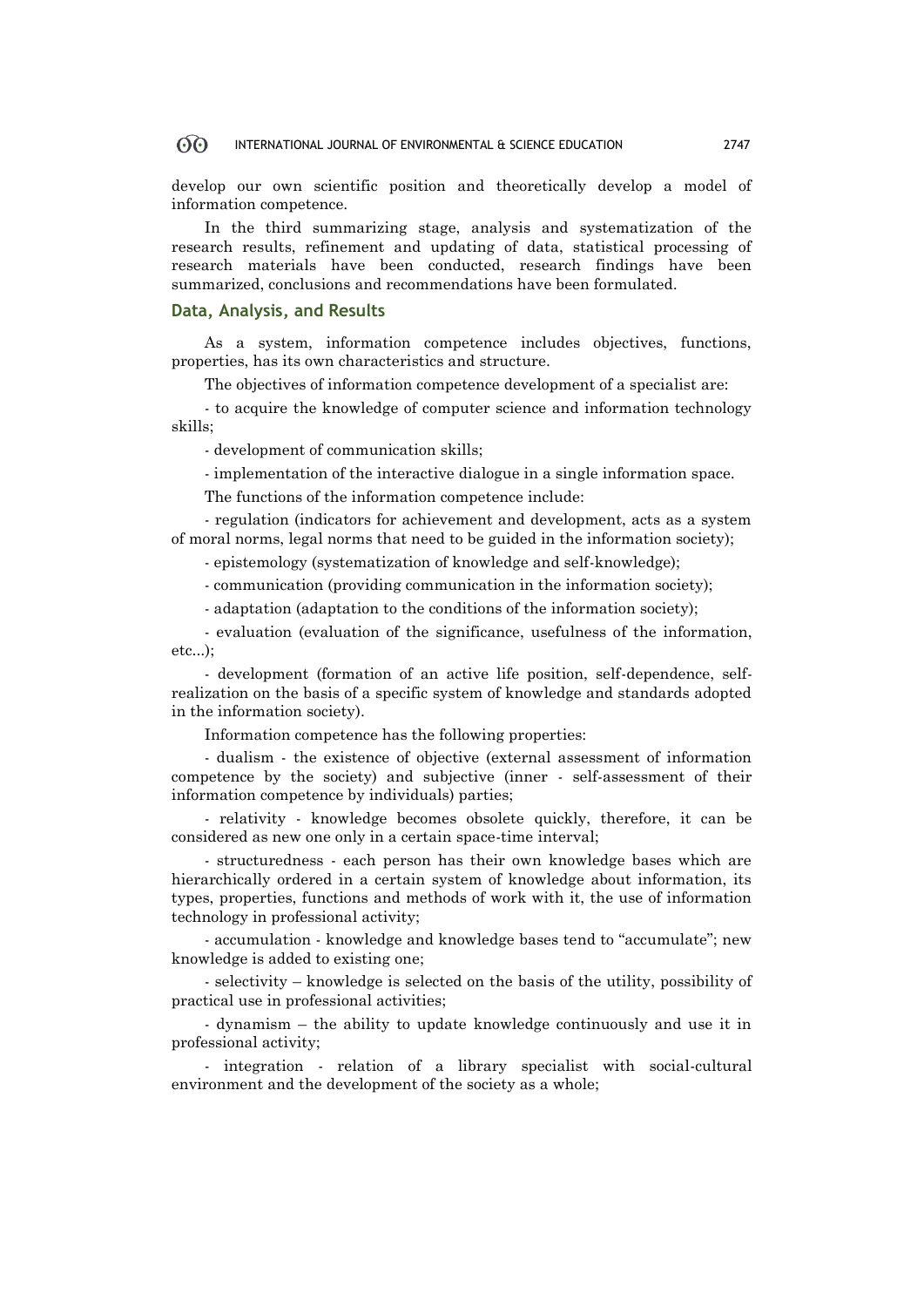- multifunctionality - various subject-specific knowledge bases (semantic component of the knowledge base is multifunctional) contribute to the professional development of librarians.

Peculiarities of information competence are:

- self-renewal, the application of new forms and ways to meet the information needs of subjects who adapt information competence to changing conditions;

- self-development, complication of structural-functional and organizational parameters of the entire system of information competence;

- extension of specialization of certain components and level of their interconnection and interaction.

The study has identified the factors in information competence development of a librarian. They are divided into two groups: internal (individual and personal) and external (professional and social). Internal factors include motivation, intellectual development, capacity for reflection, the desire for selfdevelopment, etc., external factors include information and library professional environment and advanced training system and self-education.

The model of information competence of a library specialist consists of three components: cognitive component, activity and creativity component and value and motivation component.

1) Cognitive component - the level of knowledge which is the essence of the competence;

2) Activity and creativity component – the level of skills used in professional activity;

3) Value and motivation component - a set of significant motives and values of a library specialist, contributing to the development of information competence, as well as the level of self-awareness and self-esteem.

In developing the model of information competence, a peer structure was used as the most optimal for the library and information activities and corresponding to objectives of the study. Each component includes related competencies (clusters). The cognitive component includes 7 competencies, the activity and creativity component - 22, the value and motivation component - 5. Their total aggregate of 35 competencies describes the basic knowledge, skills and motives of a library specialist. The percentage distribution of the number of competencies (20% - cognitive component, 65% - activity and creativity, 15% value and motivation component) corresponds to the practice-oriented principle in the advanced training system and professional education. The information competence model is represented in the diagram (Figure 1).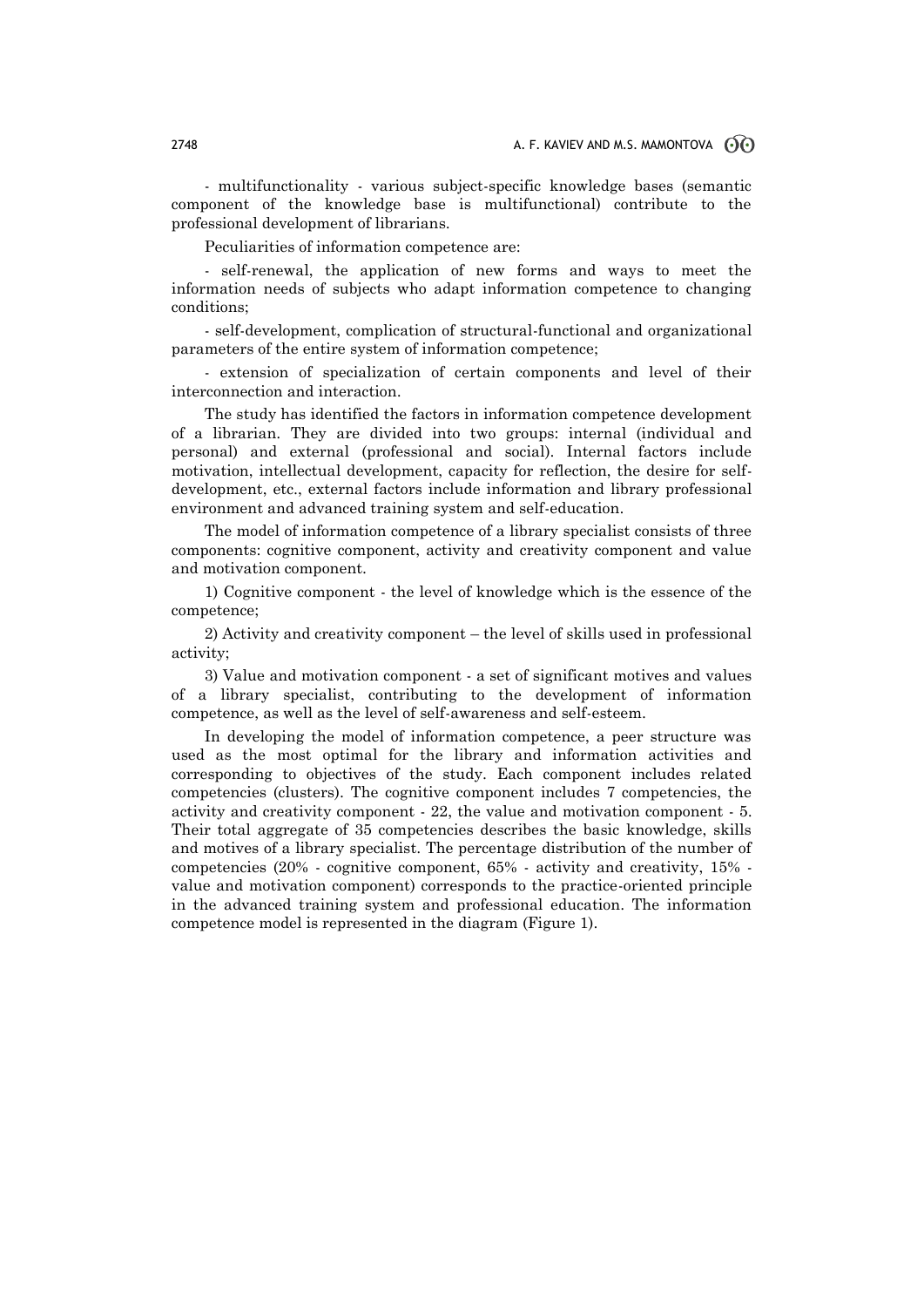

## **Figure 1.** The model of information competence of a library specialist

To study the information competence of the librarians of the Republic of Mari El, the author's system of criteria and indicators was created which reflects the level of information competence of a librarian. It is presented in Table 1.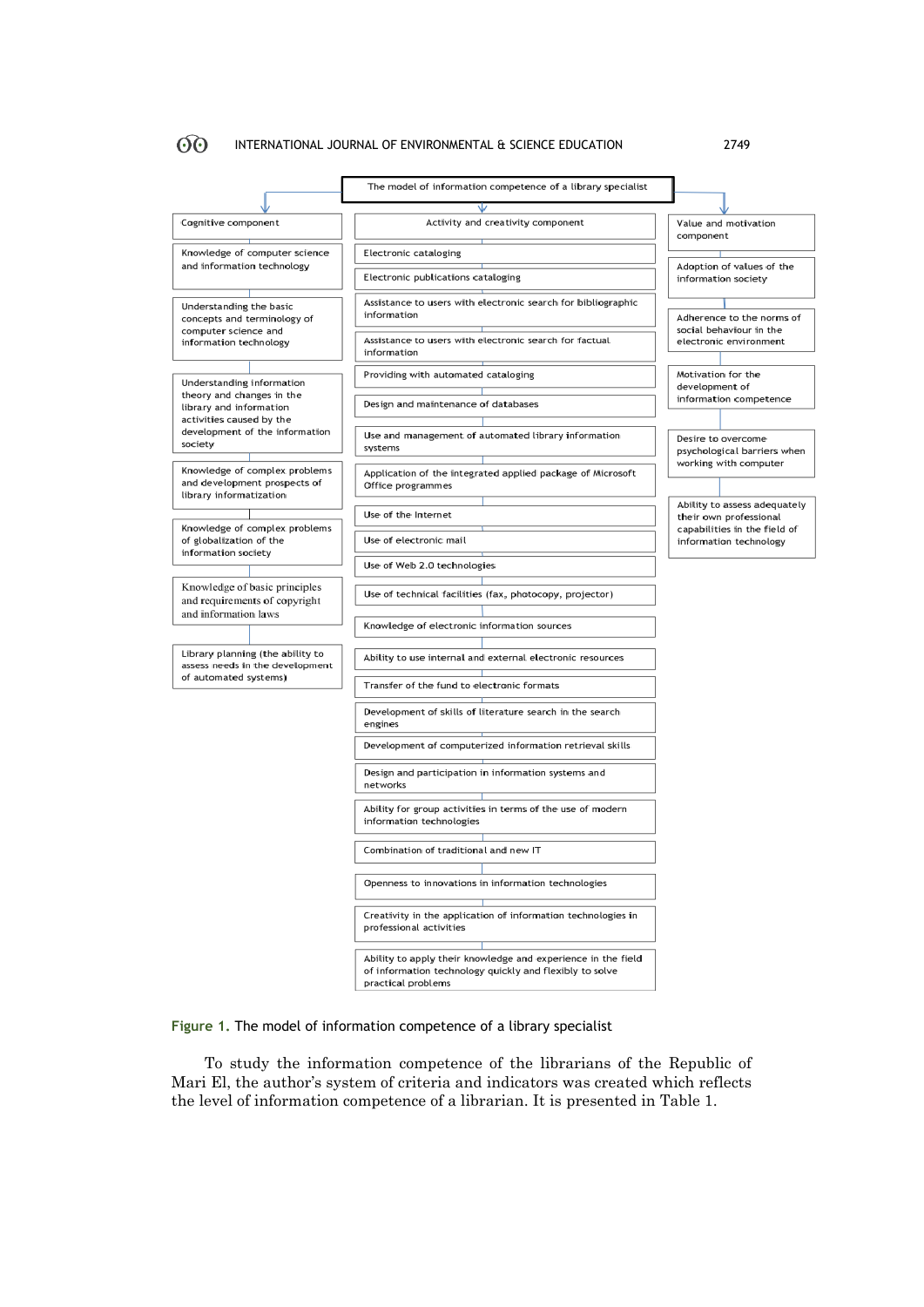## 2750  $\blacksquare$  A. F. KAVIEV AND M.S. MAMONTOVA  $\odot\odot$

| Criteria  | <b>Indicators</b>                                              |
|-----------|----------------------------------------------------------------|
| cognition | formation of the knowledge of the basics of                    |
|           | computer science and information technology                    |
|           | formation of the knowledge of the problems                     |
|           | of library informatisation                                     |
|           | formation of the knowledge of the basics of                    |
|           | information and copyright laws                                 |
|           | level of mastering the package of integrated                   |
|           | applied Microsoft Office programs                              |
|           | level of mastering automated library and                       |
|           | information systems                                            |
|           | level of mastering the Internet technology                     |
|           | formation of creative and innovative                           |
|           | components<br>formation of patterns of cultural behaviour in   |
|           | the electronic environment                                     |
|           | formation of positive attitudes to information                 |
|           | technology                                                     |
|           | formation of positive attitudes to the                         |
|           | application of information technology in the                   |
|           | library                                                        |
|           | formation of the desire for professional                       |
|           | development                                                    |
|           | self-esteem of a specialist                                    |
|           | regulation<br>activity<br>interactivity<br>value<br>reflection |

**Table 1.** Criteria and indicators for information competence

The model implementation suggests the following stages of experimental work:

- diagnostics of levels of cognitive, activity and creativity, value and motivation competencies of librarians.

- development of a training programme "The basics of information competence of a library specialist" for continuing education courses.

| The list of<br>competencies                                                                                          | ڣ<br>National library<br>n<br>Chavain<br>named after | Libraries of the city<br>of Yoshkar-Ola | library system of<br>Novotoryal | ъf<br>library system<br>Orshanka | library system of<br>Mari-Turek | library system of<br><b>Zvenigovo</b> | ъ<br>library system<br>Kilemary | library system of<br>Sernur | The average<br>distribution |
|----------------------------------------------------------------------------------------------------------------------|------------------------------------------------------|-----------------------------------------|---------------------------------|----------------------------------|---------------------------------|---------------------------------------|---------------------------------|-----------------------------|-----------------------------|
| Knowledge of<br>computer<br>science and<br>information<br>technology                                                 | 10,5                                                 | 33,3                                    | 20,5                            | 14                               | 20,5                            | 28,33                                 | 27,33                           | 26                          | 22,557                      |
| Understanding<br>the basic<br>concepts and<br>terminology of<br>computer<br>science and<br>information<br>technology | $\overline{7}$                                       | 29                                      | 20,5                            | 14,33                            | 27                              | 19                                    | 24                              | 23                          | 20,478                      |

**Table 2**. Average statistical distribution of competencies in the model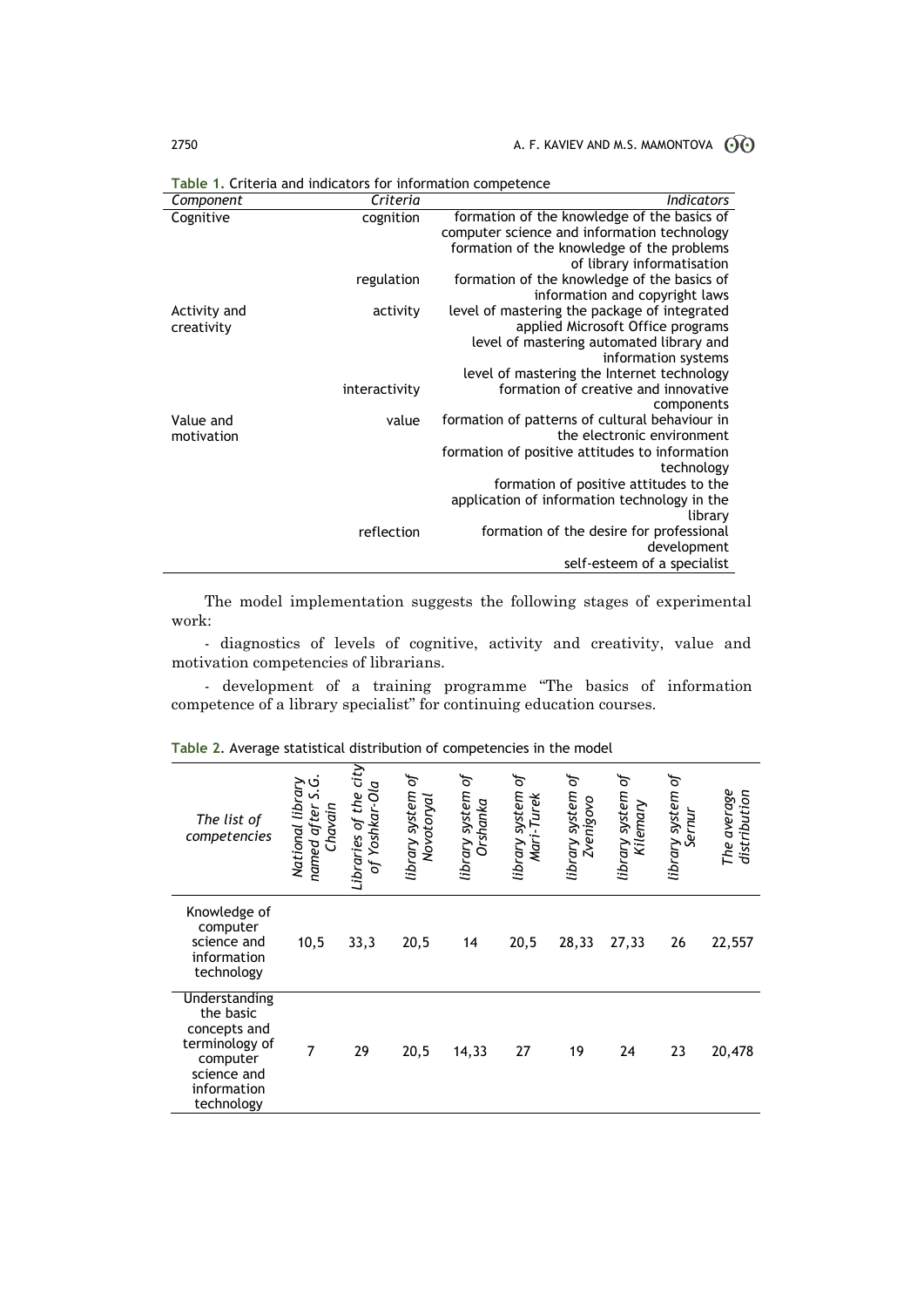| The list of<br>competencies                                                                                                                                                  | ς<br>ά<br>National library<br>named after S<br>Chavain | Libraries of the city<br>of Yoshkar-Ola | library system of<br>Novotoryal | library system of<br>Orshanka | library system of<br>Mari-Turek | library system of<br>Zvenigovo | library system of<br>Kilemary | library system of<br>Sernur | The average<br>distribution |
|------------------------------------------------------------------------------------------------------------------------------------------------------------------------------|--------------------------------------------------------|-----------------------------------------|---------------------------------|-------------------------------|---------------------------------|--------------------------------|-------------------------------|-----------------------------|-----------------------------|
| Understanding<br>information<br>theory and<br>changes in the<br>library and<br>information<br>activities<br>caused by the<br>development<br>of the<br>information<br>society | 4,5                                                    | 28,33                                   | 16,5                            | 21,66                         | 28,33                           | 29                             | 25,33                         | 23                          | 22,081                      |
| Knowledge of<br>complex<br>problems and<br>development<br>prospects of<br>library<br>informatization                                                                         | 2,5                                                    | 27,33                                   | 16,5                            | 22                            | 31                              | 32                             | 27,33                         | 27,33                       | 23,248                      |
| Knowledge of<br>complex<br>problems of<br>globalization of<br>the<br>information<br>society                                                                                  | 7,5                                                    | 29,33                                   | 17,5                            | 23                            | 29,33                           | 34                             | 35                            | 33,33                       | 26,123                      |
| Knowledge of<br>basic principles<br>and<br>requirements<br>of copyright<br>and<br>information<br>laws                                                                        | 16                                                     | 27,66                                   | 25                              | 17,66                         | 20,33                           | 12                             | 16                            | 17,33                       | 18,997                      |
| Library<br>planning (the<br>ability to<br>assess needs in<br>the<br>development<br>of automated<br>systems)                                                                  | 6,5                                                    |                                         | 20,33 4,5                       | 4,33                          | 17,66                           | 13                             | 12                            | 11                          | 11,165                      |
| The use of<br>computer<br>programs for<br>word<br>processing,<br>graphics,<br>tables, etc.                                                                                   | 17                                                     | 17,66                                   | 15                              | 11,66                         | 24,33                           | 27,33                          | 28,33                         | 29,33                       | 21,33                       |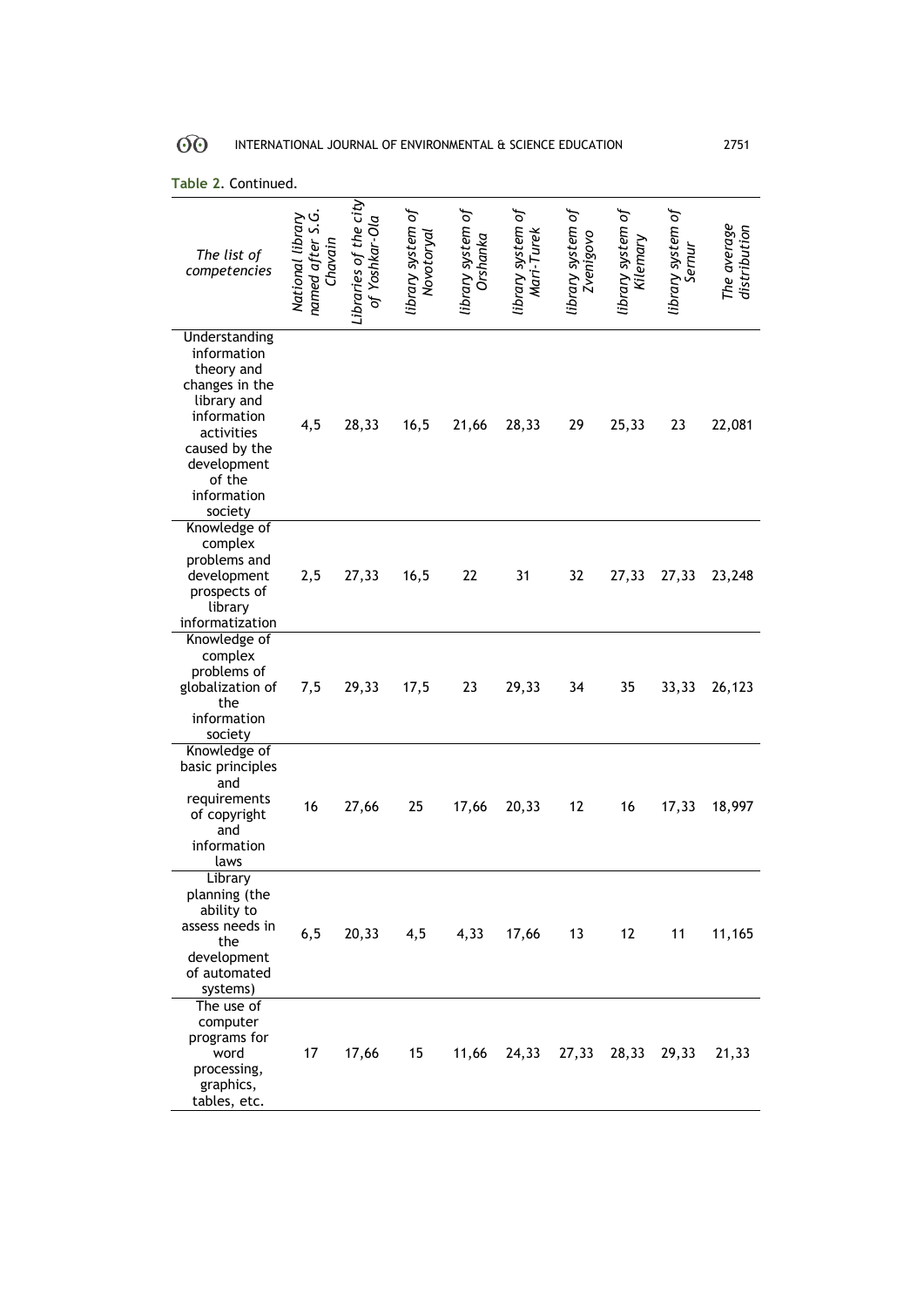| The list of<br>competencies                                                                                                       | named after S.G.<br>National library<br>Chavain | Libraries of the city<br>of Yoshkar-Ola | library system of<br>Novotoryal | library system of<br>Orshanka | library system of<br>Mari-Turek | library system of<br><b>Zvenigovo</b> | library system of<br>Kilemary | library system of<br>Sernur | The average<br>distribution |
|-----------------------------------------------------------------------------------------------------------------------------------|-------------------------------------------------|-----------------------------------------|---------------------------------|-------------------------------|---------------------------------|---------------------------------------|-------------------------------|-----------------------------|-----------------------------|
| Electronic<br>cataloging                                                                                                          | 5                                               | 27,33                                   | 21                              | 16                            | 5                               | 4                                     | 8                             | 6, 5                        | 11,603                      |
| Electronic<br>publications<br>cataloging                                                                                          | 6                                               | 17,66                                   | 5,5                             | 6                             | 25                              | 14                                    | 18                            | 6, 5                        | 12,332                      |
| Assistance to<br>users with<br>electronic<br>search for<br>bibliographic<br>information                                           | 14                                              | 16,33                                   | 13                              | 11,33                         | 16,33                           | 18,66                                 | 16,66                         | 20                          | 15,788                      |
| Assistance to<br>users with<br>electronic search<br>for factual<br>information                                                    | 15                                              | 16,66                                   | 14                              | 12,33                         | 11,33                           | 7,33                                  | 20                            | 19,66                       | 14,538                      |
| Providing with<br>automated<br>cataloging                                                                                         | 8                                               | 19,66                                   | 6                               | 7,33                          | 20                              | 16                                    | 19,66                         | 18,66                       | 14,413                      |
| Design and<br>maintenance of<br>databases                                                                                         | 12,5                                            | 15,33                                   | 9                               | 9,66                          | 32                              | 11                                    | 19                            | 18,66                       | 15,893                      |
| Use and<br>management of<br>automated<br>library<br>information<br>systems<br>(MARC-SQL)                                          | 9                                               | $\overline{7}$                          | 9                               | 10                            | 6,33                            | 7,66                                  | 5                             | 4,5                         | 7,311                       |
| Application of<br>the integrated<br>applied package<br>of Microsoft<br>Office<br>programmes<br>(Word, Excel,<br>Power Point etc.) | 19                                              | 6,33                                    | 14,5                            | 14                            | 10                              | 16,66                                 | 9,66                          | 11,66                       | 12,726                      |
| Use of the<br>Internet                                                                                                            | 19                                              | 9,33                                    | 14,5                            | 14,33                         | $\overline{7}$                  | 11                                    | 12                            | 14,5                        | 12,707                      |
| Use of electronic<br>mail                                                                                                         | 22,5                                            | 10,33                                   | 18                              | 17                            | 15                              | 12                                    | 10,33                         | 14,5                        | 14,957                      |
| Use of Web 2.0<br>technologies<br>(blogs, social<br>networking,<br>mailing etc.)                                                  | 24                                              | 27,33                                   | 24                              | 12,33                         | 21,33                           | 27,33                                 | 28                            | 31                          | 24,415                      |
| Use of technical<br>facilities (fax,<br>photocopy,<br>projector)                                                                  | 25                                              | 13,66                                   | 23,5                            | 21,33                         | 23,5                            | 19,66                                 | 17,66                         | 25                          | 21,163                      |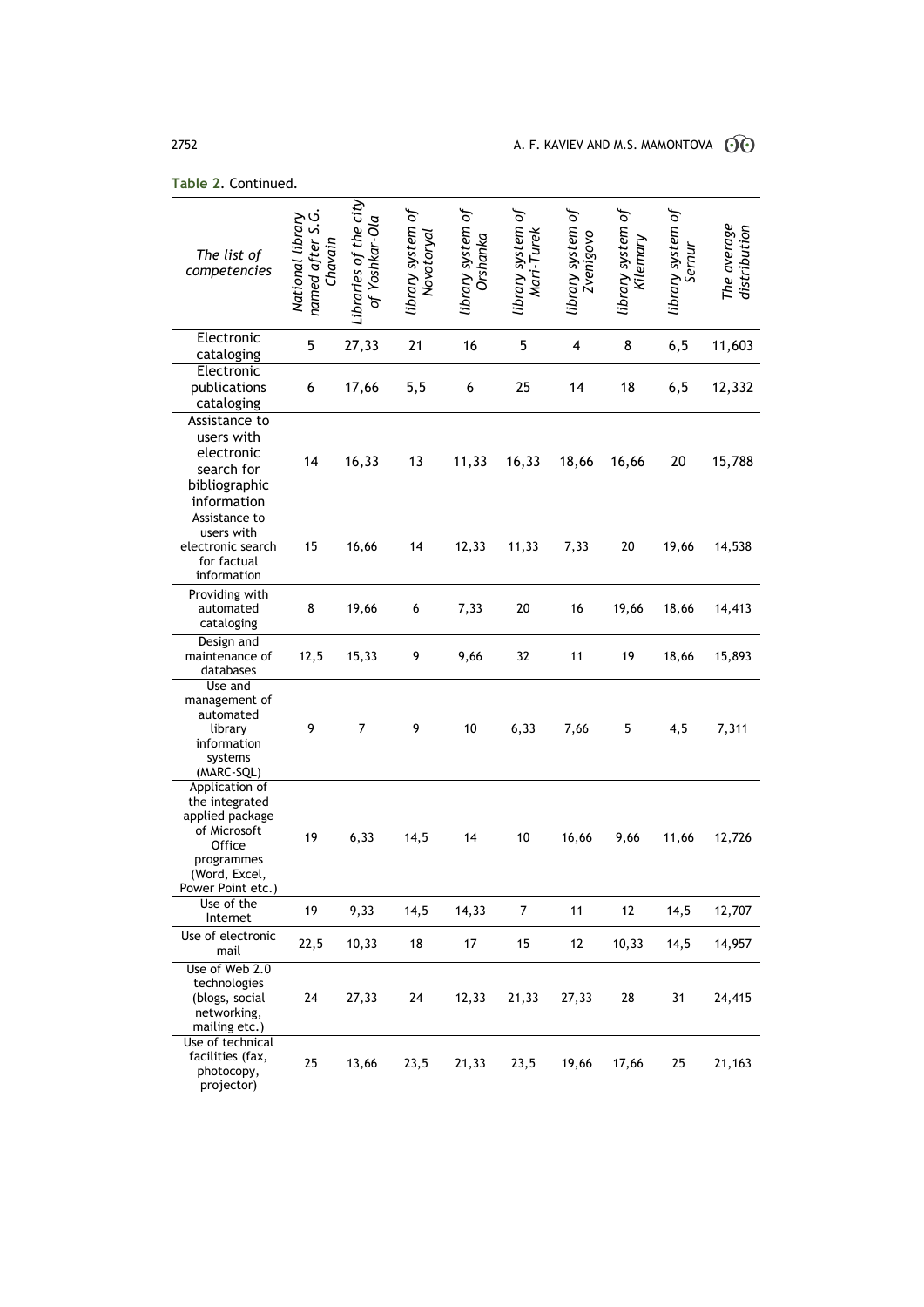| The list of<br>competencies                                                                                                                                        | named after S.G.<br>National library<br>Chavain | Libraries of the city<br>of Yoshkar-Ola | library system of<br>Novotorya | library system of<br>Orshanka | library system of<br>Mari-Turek | library system of<br>Zvenigovo | library system of<br>Kilemary | library system of<br>Sernur | The average<br>distribution |
|--------------------------------------------------------------------------------------------------------------------------------------------------------------------|-------------------------------------------------|-----------------------------------------|--------------------------------|-------------------------------|---------------------------------|--------------------------------|-------------------------------|-----------------------------|-----------------------------|
| Knowledge of<br>electronic<br>information<br>sources                                                                                                               | 18                                              | 16,33                                   | 16,5                           | 17                            | 19                              | 23                             | 22,5                          | 25                          | 19,666                      |
| Ability to use<br>internal and<br>external<br>electronic<br>resources                                                                                              | 24,5                                            | 12,33                                   | 13                             | 15                            | 24,5                            | 22,33                          | 24                            | 27,33                       | 20,373                      |
| Transfer of the<br>fund to<br>electronic<br>formats                                                                                                                | 24,5                                            | 14,66                                   | 23                             | 22                            | 17,66                           | 20,33                          | 23                            | 26                          | 21,393                      |
| Development of<br>computerized<br>information<br>retrieval skills                                                                                                  | 16                                              | 9,66                                    | 14,5                           | 16,66                         | 15                              | 18                             | 16                            | 13,66                       | 14,935                      |
| Design and<br>participation in<br>information<br>systems and<br>networks                                                                                           | 22,5                                            | 26,33                                   | 17                             | 18,66                         | 19                              | 24                             | 32,33                         | 34                          | 24,227                      |
| Ability for group<br>activities in<br>terms of the use<br>of modern<br>information<br>technologies                                                                 | 23,5                                            | 19                                      | 17                             | 19                            | 19,33                           | 20                             | 22                            | 21                          | 20,103                      |
| Combination of<br>traditional and<br>new IT                                                                                                                        | 17                                              | 8                                       | 9                              | 14                            | 9                               | 18                             | 7                             | 8                           | 11,25                       |
| Openness to<br>innovations in<br>information<br>technologies                                                                                                       | 30,5                                            | 19                                      | 22,5                           | 23,33                         | 30,5                            | 31,5                           | 30,33                         | 31,5                        | 27,395                      |
| Creativity in the<br>application of<br>information<br>technologies in<br>professional<br>activities                                                                | 31,5                                            | 14,33                                   | 26,5                           | 26,33                         | 32                              | 26                             | 31                            | 17                          | 25,582                      |
| Ability to apply<br>their knowledge<br>and experience<br>in the field of<br>information<br>technology<br>quickly and<br>flexibly to solve<br>practical<br>problems | 21                                              | 10                                      | 20                             | 22,33                         | 20                              | 24                             | 17                            | 22                          | 19,541                      |
| Adoption of<br>values of the<br>information<br>society                                                                                                             | 32,5                                            | 12,66                                   | 27,5                           | 28,33                         | 32,33                           | 30,66                          | 30,66                         | 32,5                        | 28,392                      |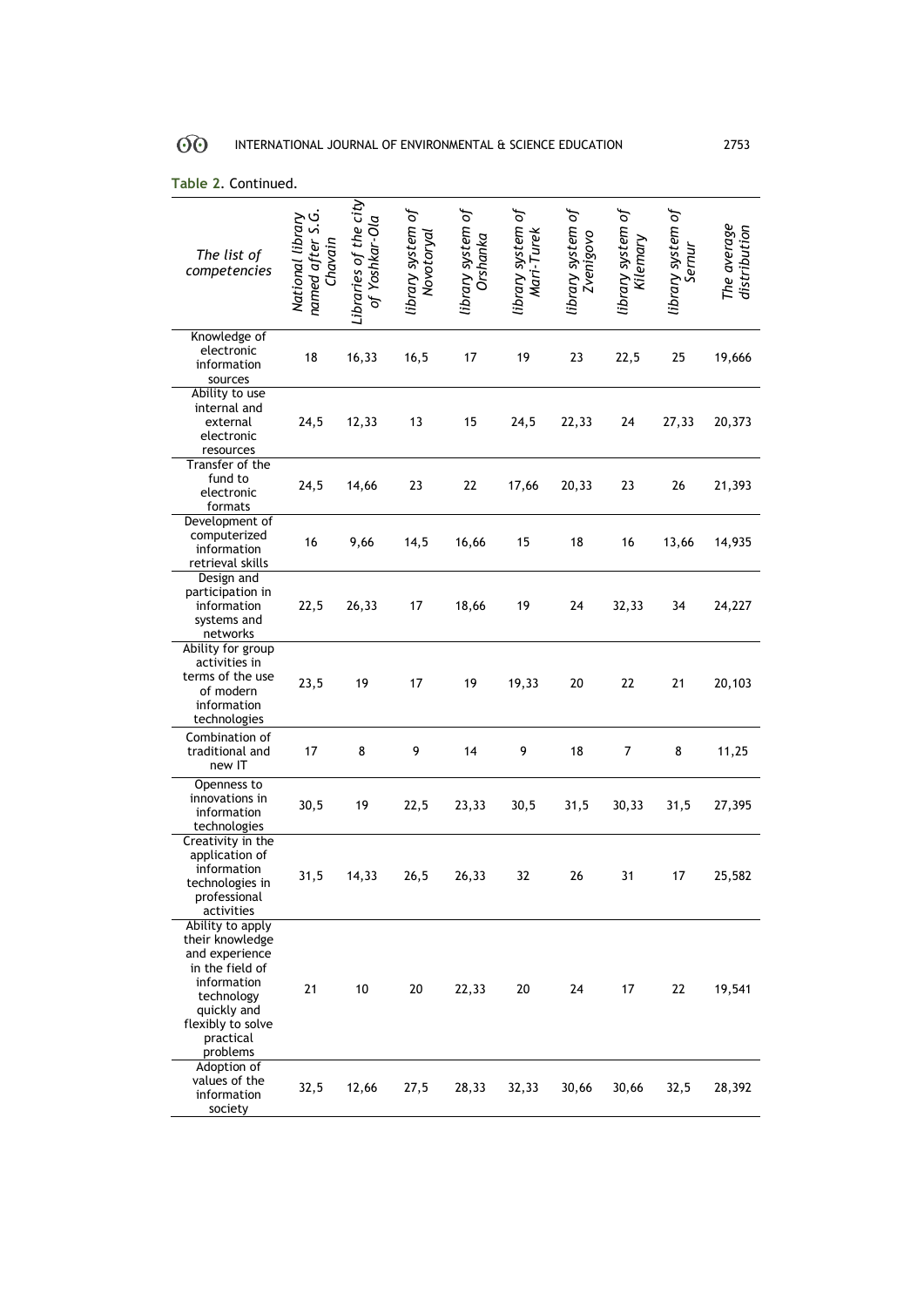| The list of<br>competencies                                                                                               | ৩<br>National library<br>s.<br>named after<br>Chavain | Libraries of the city<br>of Yoshkar-Ola | library system of<br>Novotoryal | library system of<br>Orshanka | library system of<br>Mari-Turek | library system of<br><b>Zvenigovo</b> | library system of<br>Kilemary | library system of<br>ernur | The average<br>distribution |
|---------------------------------------------------------------------------------------------------------------------------|-------------------------------------------------------|-----------------------------------------|---------------------------------|-------------------------------|---------------------------------|---------------------------------------|-------------------------------|----------------------------|-----------------------------|
| Adherence to the<br>norms of ethics<br>and social<br>behaviour in the<br>electronic<br>environment                        | 28,5                                                  | 21,66                                   | 28,5                            | 29,33                         | 29,33                           | 28,5                                  | 27                            | 33                         | 28,227                      |
| Motivation for<br>the development<br>of information<br>competence                                                         | 26                                                    | 15                                      | 27                              | 27,33                         | 24                              | 25                                    | 26,33                         | 22,5                       | 24,145                      |
| Desire to<br>overcome<br>psychological<br>barriers when<br>working with<br>computer                                       | 31                                                    | 16,33                                   | 31                              | 30,33                         | 26,5                            | 17                                    | 23,5                          | 17                         | 24,082                      |
| Ability to assess<br>adequately their<br>own professional<br>capabilities in<br>the field of<br>information<br>technology | 31                                                    | 15                                      | 30                              | 31,66                         | 32                              | 26                                    | 31                            | 22                         | 27,332                      |

The monitoring data have shown that library specialists realize the relevance of improving information competence as an essential element of professional development of a modern librarian in the information society. The majority of respondents (62%) believe that the information competence is an important part of professional development. 57% of respondents note that the level of information competence will determine the quality of professional work of a librarian in the future. At the same time, it should be noted that there is a group of librarians (38%) who deny the importance of the development of information competence. It is possible to conclude a double perception of this phenomenon. This indicates a problem situation in the libraries, but at the same time it is also an indirect confirmation of the relevance of theoretical understanding and the study of experience of libraries in the formation of information competence.

The level of competence was rated on a scale of 1 to 5: "1" - the lack of competence; "2" – a low level; "3" – an average level; "4" - a sufficient level; "5" a high level. Three levels of development of information competence were identified: high, average and low. To analyze the results, the differentiation of levels was adopted with respect to the arithmetic mean of indicators: low - from 0 to 2; average - from 2 to 4; high - from 4 to 5.

Such competencies as: "the use and management of automated library and information systems", "a combination of traditional and new information technology", "library planning (ability to assess the need for the development of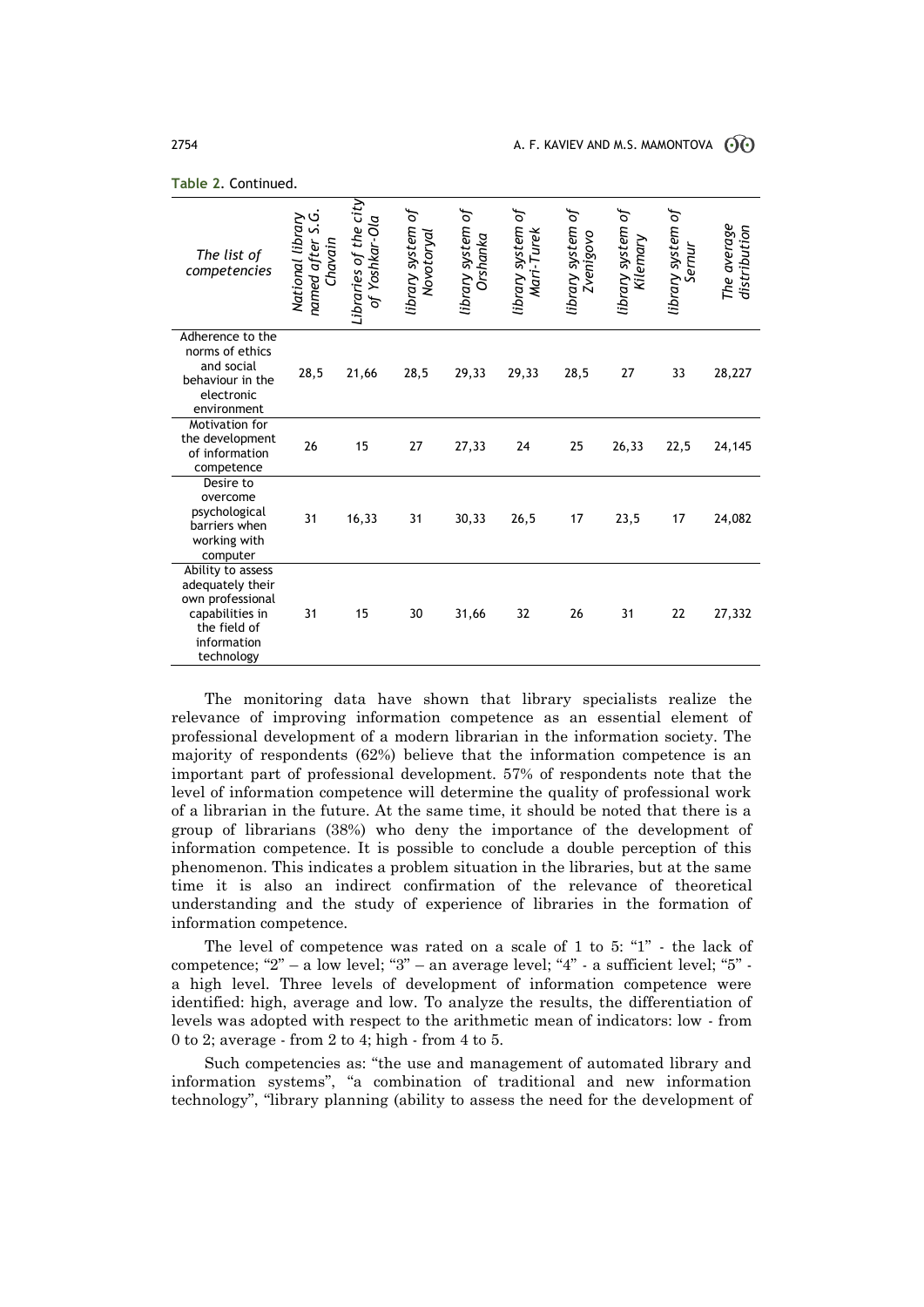automated systems)", "e-cataloging", "cataloging of electronic publications", "the Internet use", "the use of integrated applied package of Microsoft Office programmes", " the use of e-mail", "the development of computerized information retrieval skills", "assistance to users with searching bibliographic information electronically" are ranked highest.

Analysis of the results of the ranking of competencies that characterize the informational competence has led to the following conclusions.

Firstly, we can state a clear predominance of the practice-oriented competencies over theoretical ones. Secondly, the list of competencies reflects the main areas of application of information technology in the library and is the basis for the development of information competence of a library specialist. Thirdly, consistent and targeted study of these competencies makes it possible to measure the level of information competence, to solve the problems of its formation, support and correction, i.e. to create an effective system of information competence development.

The diagnosis of information competence level has identified problem areas in the components of information competence:

- The results of analysis data describing the cognitive component show that 60% of librarians have theoretical knowledge at a low level; 28% - at an average level and 12% - at a high level. The poor theoretical base characterizes mainly rural librarians. It is caused by a small number of specialists with professional education (9% - with higher education and 36% - with secondary vocational education). The normative criterion causes a particular problem: 50% of respondents have a low legal culture (for example, librarians do not consider infringement of copyrights as a problem);

- Data describing the activity and creativity component indicate that such competency as "mastering application software" takes the leading place. The level of mastering was measured on a scale of 1 to 5. The level of mastering application software appeared to be low: MS Word - 3,8; MS Excel - 3,2; MS Power Point - 3,5; other programs of MS Office - 1.3; the Internet - 2.4; MARC-SQL - 1,7; office equipment skills - 3.4. The data show that the highest rates are due to the fact that librarians often use these programs not only in their professional activity, but also to meet their personal information needs. One of the lowest rates is typical of the block "Work with MARC-SQL". The reason for this is the fact that in most of the libraries ALIS was installed in 2011 and employees are at the initial stage of learning the automated library system. Based on these data we can predict the positive dynamics of the level of mastering ALIS as its use will only grow. Interdependence between information competence development and creative component has been confirmed (61% of respondents have confirmed that the growth of information competence is accompanied by creativity).

- Data describing the value and motivation component indicate the presence of two basic motives that stimulate the development of information competence of library specialists: "the improvement of professionalism", "the enhancement of self-esteem".

Data analysis has allowed us to identify the complex of motives that influence library specialists who use information technology.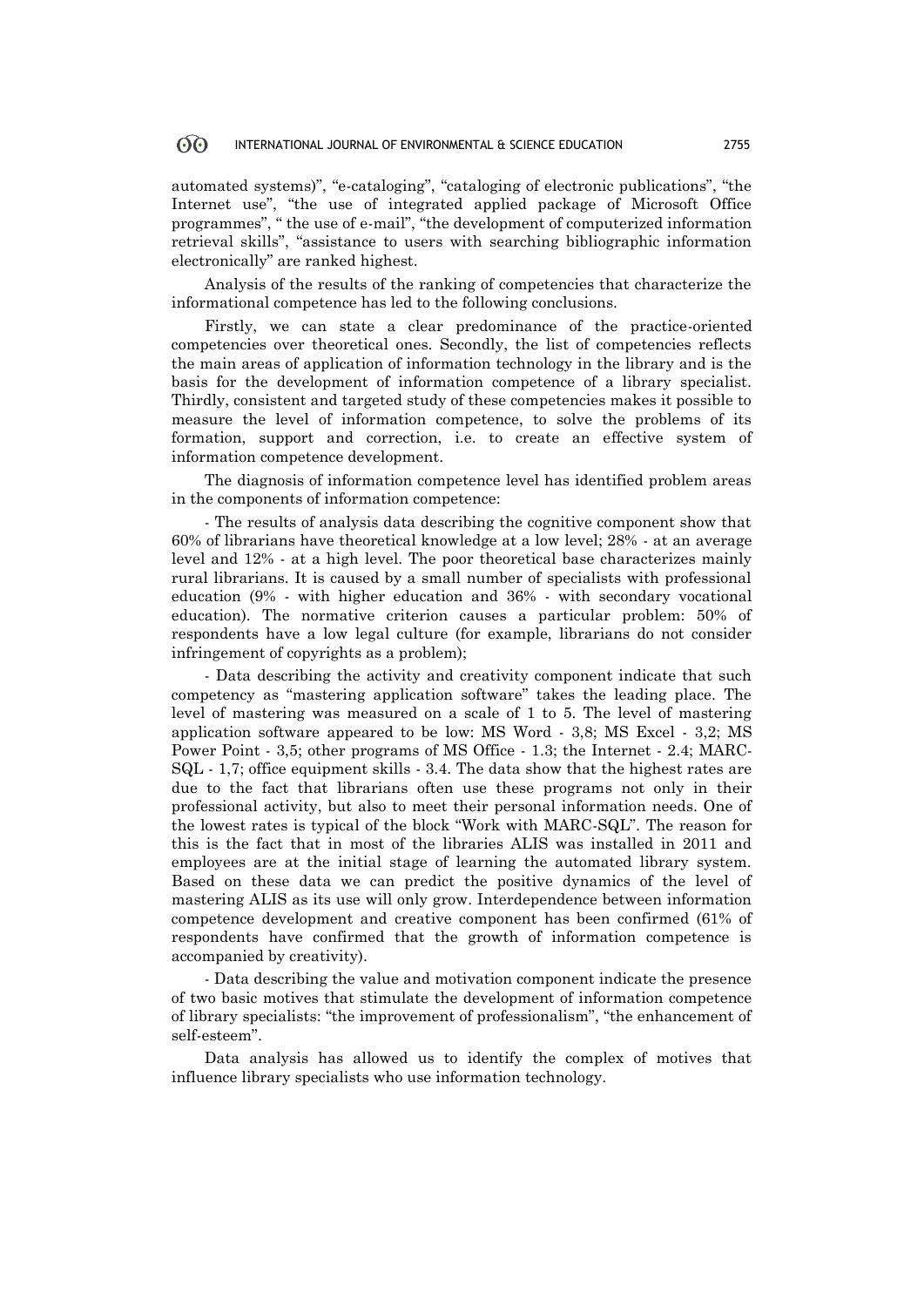It should be noted that every third respondent has psychological barriers when dealing with information technology (42% of respondents experience severe computer anxiety, 35% sometimes experience psychological difficulties and 23% don't experience any difficulties).

The factors contributing to the development of information competence (good computer technology, colleagues' high level of mastering computer technology, monetary incentives, i.e. external factors to stimulate activity) and the factors constraining the development of information competence (the lack of theoretical knowledge, the imperfection of computer technology, inadequate methodological work and the lack of training courses) have been identified.

Identification of the motivation that encourages librarians to improve the level of information competence makes it possible to determine the following patterns: the regulation of the process of development of information competence can reduce computer anxiety, the process of librarians' psychological adaptation to introduction of information technology and, ultimately, increase the efficiency of the library as a whole.

Thus, the process and the results of experimental work performed to check the effectiveness of the model of information competence of a library and information specialist indicate that the test librarians have the properties and skills which constitute information competency of a library specialist. Nevertheless, the level of information competence of the librarians of the Republic of Mari El is low: most of the librarians have a low (42%) and an average level (43%) of information competence. Only 12% of respondents have a high level of information competence.

In addition, the poor technical equipment of libraries leads to the fact that the knowledge of information technology remains of low demand. The problem of raising the level of information competence is solved through self-education. Information competence should be inherent not only in individual experts, but also in all the staff of the library. Therefore, the process of formation and development of information competence should be goal-oriented and systematic.

## **Discussion and Conclusion**

The essence of competence and professional competencies of a library specialist is studied in the works of S. A. Ezova (2002), B. S. Elepov (2009), G. M. Kormishina (2010), S. A. Mishina (2003), S. B. Nikolaeva (2005), Y. V. Ovchinikova (2005), E. R. Sukiasyan (2004), G. B. Parshukova (2007). Competence approach in the advanced training and additional vocational training is discussed in the works of S. I. Golovko (2005), L. V. Grekova and N. V. Sorokoletova (2008), Y. N. Dresher (1996) and others.

The results of empirical research on the development of information competence of specialists in the libraries of educational institutions are presented in the works of L. A. Ulieva (2008), R. A. Chuchukalova (2010) and others.

The problem of formation of information competence of the population is discussed in the PhD thesis by G. V. Parshukova (2006). O. P. Kutkina (2006) studied the formation of media competence of a library specialist, I. N. Churikova (2004) studied computer competence of a library specialist. However, there are few studies on the problems of information competence of library specialists.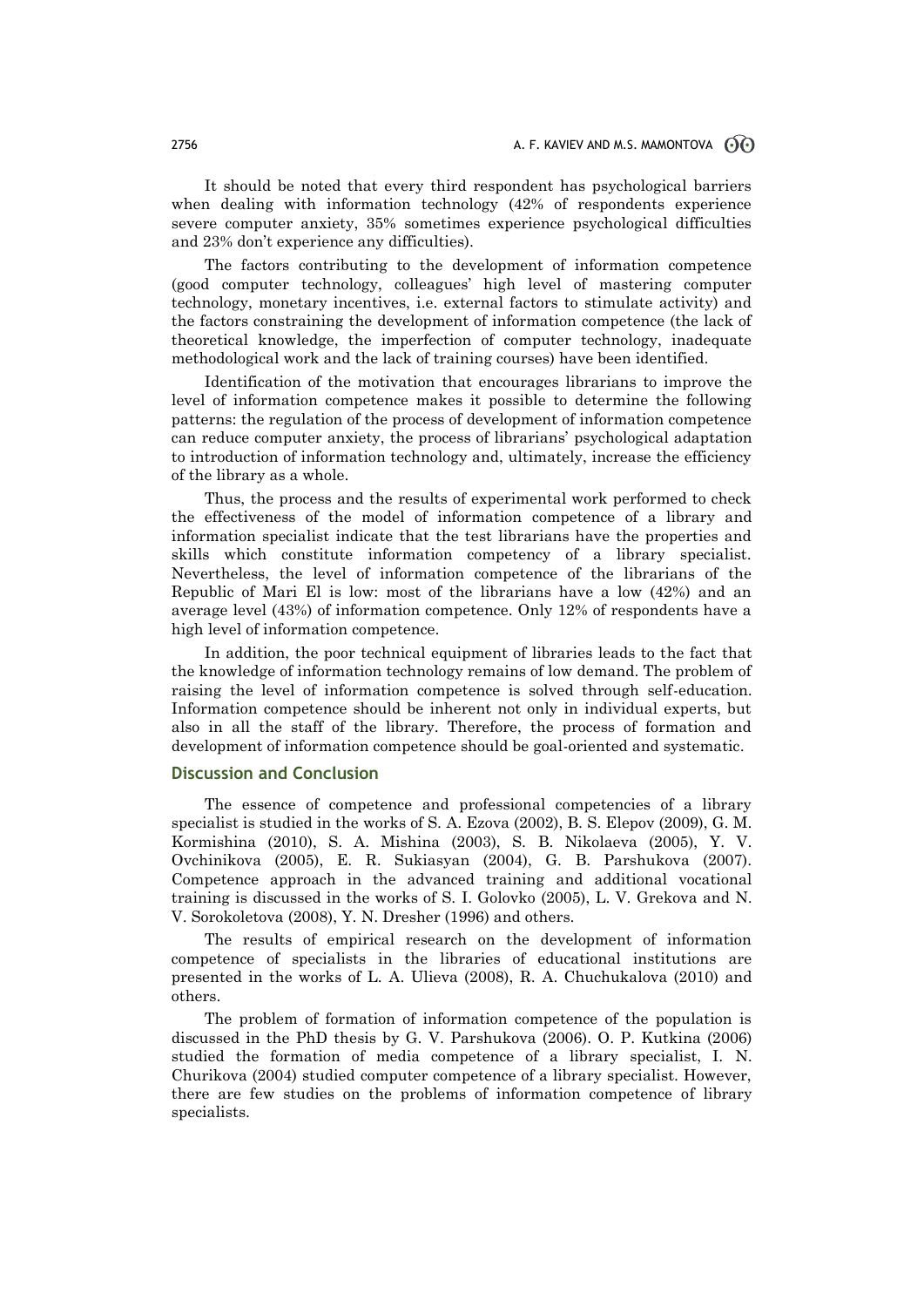After analyzing different scientific approaches to the studied concept, we have come to the conclusion that the information competence of a library specialist is professionally significant personal quality, which manifests itself in the ability to deal effectively with the social and professional tasks with the help of information and communication technologies, to develop their information technology skills, to adapt professional knowledge to the changing environment of the information society.

The paper is of practical value for specialists and managers of library and information institutions; for specialists of libraries and other cultural institutions for their self-education and practice; centers for advanced training and retraining of specialists of library and cultural institutions; for specialists of cultural institutions engaged in recruitment.

## **Implications and Recommendations**

The developed approaches offer a number of scientific issues for further research: generalization of scientific and methodological experience (including foreign experience) in the development of professional knowledge and skills of library specialists that form the basis of information competence; further development of methods for determining the criteria and indicators, other indicators of information competence of a library specialist; improving the process of development of information competence of a library specialist on the basis of other theoretical and methodological approaches.

To develop information competence of a library specialist which implies not only the mastery of information technology and their professional implementation in library activities, a new outlook focused on the solution of individual tasks and facilitated the success of the library as a whole is required. The development of information competence of a library specialist includes:

- additional training in the system of higher and postgraduate education focused on learning new information technology;

- specialized courses on the basics of information competence;

- self-education as a way of individual adaptation of a specialist to the new professional duties.

The practical result of the study is the author's training programme "The basics of information competence of a library specialist" for continuing education courses, the purpose of which is the formation of information competence of a library specialist as an important condition for professional development in modern society.

The course aims at solving the following problems:

- to form information outlook (the system of views on the world of information and an individual's place in it);

- to form theoretical ideas about the basics of computer science and information technology, the basics of copyright and information laws;

- to provide knowledge and skills of modern information technology necessary for the practice of a library specialist.

Distinctive features of the course are its interdisciplinary nature, practicaloriented training, modularity of material presentation.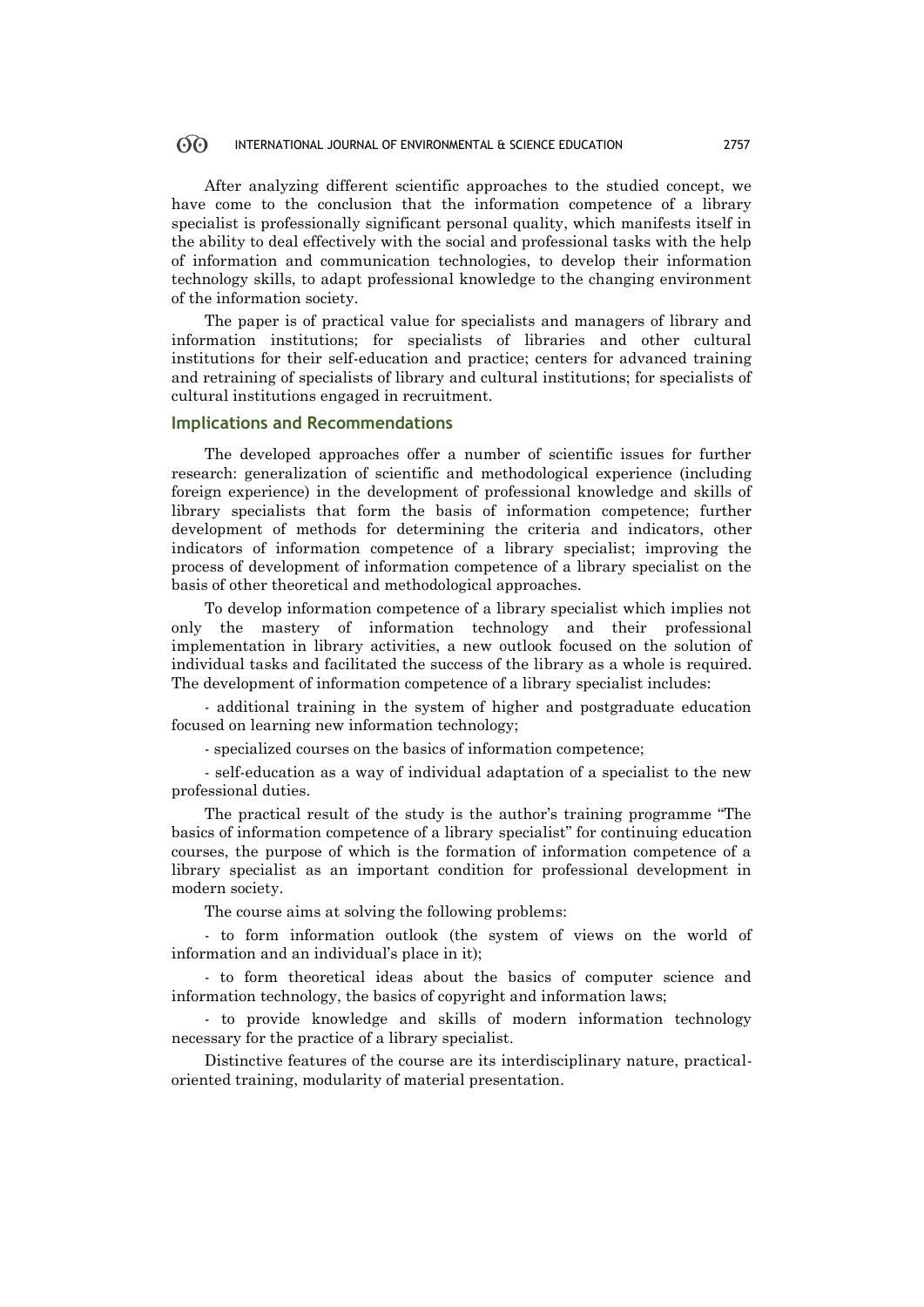The course consists of the following modules: 1. Information competence and modern society; 2. Library and Information Technology; 3). The package of integrated Misrosoft Office applications; 4. ALIS «MARC-SQL»; 5. The Internet in the library activity; 6. Information technology and creativity.

The whole course or its modules in the system of advanced training of library specialists contribute to understanding the essence of information competence, give an idea of the level of information competence of a librarian and help determine the ways of its further improvement.

#### **Acknowledgement**

The work is performed according to the Russian Government Program of Competitive Growth of Kazan Federal University.

#### **Disclosure statement**

No potential conflict of interest was reported by the authors.

#### **Notes on contributors**

**Airat F. Kaviev** is PhD, Associate professor of General and national history department of Kazan (Volga region) Federal University, Kazan, Russia.

**Marina S. Mamontova** is PhD, Associate Professor of the Department of social and cultural technologies, Mari State University, Yoshkar-Ola, Russia.

#### **References**

- Chuchukalova, R. A. (2010). Information competence of a librarian in the system of information space of Siberian Federal University. *Scientific and technical libraries*, *4*, 58-62.
- Churikova, I. N. (2004). The formation of computer skills of the modern library specialist. *Newsletter of the Russian Library Association*, *32(2)*, 24–25.
- Dresher, Y. N. (1996). *Problems of professional training of library specialists: history, searches, solutions*. Kazan. 200 p.
- Elepov, B. S. & Kryuchkova, E. M. (2009). Competence and competencies of a library specialist: how and why to assess them. *Library*, 2009, 3, 117-124.
- Ezova, S. A. (2002). Information and communication culture of users and librarians the main components of optimization of information needs of users: *Materials of the International Conference Paradigm of the XXI century: information society, information outlook, information culture (pp. 322-324).* Krasnodar, Russia.
- Golovko, S. I. (2005). *Specialist: education, competence, innovation*. Moscow, 144 p.
- Grekova, L. V. & Sorokoletova, N. V. (2008). Diagnostics of professional competence of specialists in the system of additional professional library education. *Proceedings of the twelfth international conference "Information technology, computer systems and publishing products for libraries",* 48-56.
- Kormishina, G. M. (2010). Image communication in modern libraries: organization and activity approach. Kazan, 328 p.
- Kutkina, O. L. (2006). The formation of media competence of future library and information specialists*. Bulletin of Moscow State University of Culture and Arts, 3(2),* 38-42.
- Mishina, S. A. (2003). Communication competence of a librarian. *Proceedings of Library and Information Center,* Kazan*,* 142-147.
- Nikolaeva, S. B. (2005). Information competence of a librarian, *Secondary professional education*, *11*, 16-24.
- Ovchinikova, Y. V. (2005). The competence of a librarian and the new requirements for the profession. *Youth library in Russia*, *3(34),* 43-52.
- Parshukova, G. B (2006). *Information competence of a person. Diagnostics and formation*. Novosibirsk, 253 p.